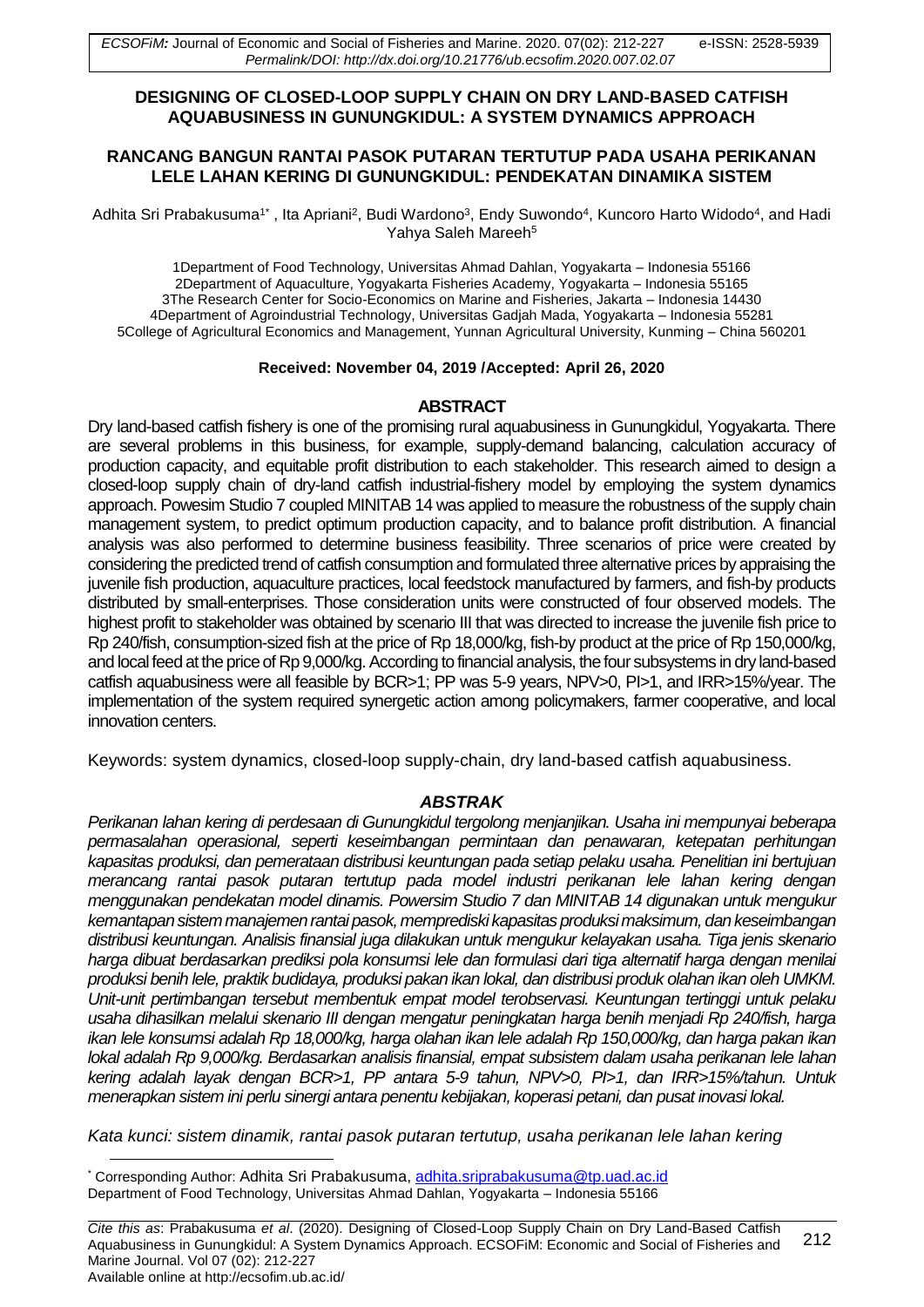#### **INTRODUCTION**

Gunungkidul specific fisheries center (*Minapolitan*) of Yogyakarta province was defined and assigned by the Ministry of Marine Affairs and Fisheries based on Decision Number 32 in 2010 and updated by Decision Number 35 in 2013 (KKP, 2010, 2013). It focused on dryland catfish aquabusiness, mainly located in Playen, Wonosari, and Patuk sub-district. These sub-districts have been supported by several other hinterlands such as Playen, Wonosari, Semanu, Paliyan, Karangmojo, Semin, and Ngawen sub-districts as the first priority areas. Subsequently, Tanjungsari, Nglipar, Ponjong, Gedangsari, Patuk, Girisubo, and Saptosari sub-districts as the second priority areas. Additionally, Rongkop, Saptosari, and Panggang sub-districts are arranged for water conservation areas to support other sub-districts*.* Those strategic plots are shaping the Gunungkidul *Minapolitan* landscape (DKP Gunungkidul, 2013; Septriani, 2015).

Previously, *Minapolitan* was modified from a specific agricultural excellence center well-known as *Agropolitan*, which admitted as a particular location that accommodates single or multiple growth centers in rural areas with a high-performance fisheries production basis (Abidin, Setiawan, Soemarno, Primyastanto, & Sulong, 2019). *Minapolitan* has unique management, pattern, and system of natural resources utilization articulated by a functional hub of social empowerment and settlement existing based on aquabusiness (Mawardati, 2018; Mawarsari, Dewanti, & Nurrahman, 2017). According to Gunungkidul Marine Affairs and Fisheries statistics in 2018, there was a significant increase in freshwater fisheries production by 7,200 tons in 2015 to 11,651 tons in 2017. The highest fishery production volume was catfish. It took account of 90.36 percent of total annual freshwater fisheries production in 2017 by 10,527.67 tons. This value has improved 33,49 percent compared to 2016 (**Table** 1). The catfish juveniles stock has significantly increased by 35.06 percent in the last three years (**Figure** 1) (DKP Gunungkidul, 2018).

| No | <b>Commodities</b> | <b>Total Annual Production (Tons)</b> |          |          |          |          |          |           |
|----|--------------------|---------------------------------------|----------|----------|----------|----------|----------|-----------|
|    |                    | 2011                                  | 2012     | 2013     | 2014     | 2015     | 2016     | 2017      |
|    | Catfish            | 3.403.78                              | 4.391.39 | 5.881,39 | 5.980,78 | 6.505,76 | 8.684,28 | 10.527,67 |
| 2  | Tilapia            | 197,50                                | 254,80   | 341,26   | 347,02   | 377,49   | 503,89   | 610,85    |
| 3  | Pomfret            | 57,23                                 | 73,83    | 98,88    | 100,55   | 109,38   | 146,01   | 177,00    |
| 4  | Gouramy            | 41,97                                 | 54,15    | 72,53    | 73,75    | 80,22    | 107,09   | 129,82    |
| 5  | Silver Barb        | 20,00                                 | 25,81    | 34,56    | 35,15    | 38,23    | 51,04    | 61,871    |
| 6  | Vannamei Shrimp    | 1,39                                  | 1,80     | 2,41     | 2,45     | 2,66     | 3,55     | 4,305     |
| 7  | Goldfish           | 16,14                                 | 20,82    | 27,88    | 28,35    | 30,84    | 41,17    | 49,91     |
| 8  | <b>Other Fish</b>  | 28,99                                 | 37.40    | 50.10    | 50.94    | 55,41    | 73,97    | 89,67     |

**Table 1. Total Annual Production by Fish Commodity in Gunungkidul 2011-2017**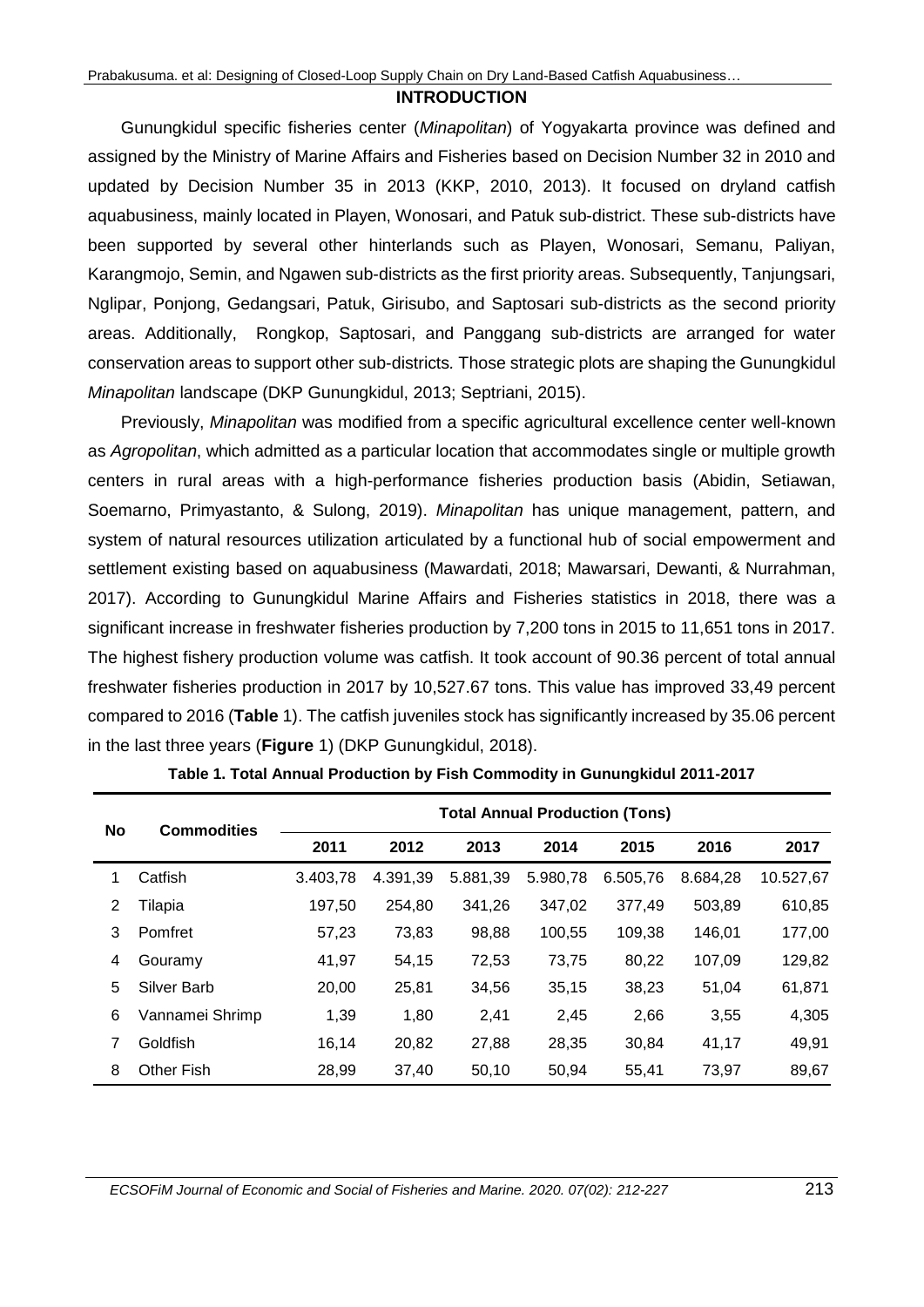

**Figure 1. Total Annual Catfish Juveniles Stock Production in Gunungkidul 2011-2017**

Based on a standard format designed by the Ministry of Marine Affairs and Fisheries, Gunungkidul *Minapolitan* has also set goals that cover multi-sectors and interests, mainly to promote regional economic development in terms of aquabusiness that jointly strengthened by government, research centers, private parties, and local peoples. It drives to achieve productive business activities, reducing poverty, provide more extensive employment opportunities, adaptive to fast global technological changing, facilitate effective communication channels, to open new market engagement, and to stabilize closed-loop supply chain in the aquabusiness system (Mawardati, 2018; Wulanningrum & Jayanti, 2016).

The closed-loop supply chain on dry land-based catfish aquabusiness investigated in this present research was a series of rural fishery enterprises from upstream to downstream, including fish juvenile stock production, routine aquaculture practices, local catfish feedstock manufactured by farmers, and fish-by products distributed by small-enterprises in Gunungkidul *Minapolitan*. Rural fishery management involves complex interactions among biological processes (Holland, 2010), varied social environments of users groups, conflicting management interest (Jiang, Min, Chang, & Ge, 2017), uncertainty of stock status (Bradley et al., 2019), and anthropogenic disturbance (Ward et al., 2016).

Considering the high potential of dry land-based catfish aquabusiness in Gunungkidul *minapolitan,* it technically needs to be supported by comprehensive planning to overcome complex problems, for example, supply-demand balance, the accuracy of production capacity calculation, market capacity prediction, and profitsharing distribution for all stakeholders (Tedeschi, Nicholson, & Rich, 2011). The solution could be designed by closed-loop dynamics system modeling and simulation approach (Konkarikoski, Ritala, & Ihalainen, 2010; Sterman, 2000, 2006). The system dynamics method is frequently implemented to analyze the complex problems of social and economic interaction, as that condition changes rapidly because of various uncontrol and unforeseen factors. Sterman informed the steps of the system dynamics approach, as described below (**Figure** 2).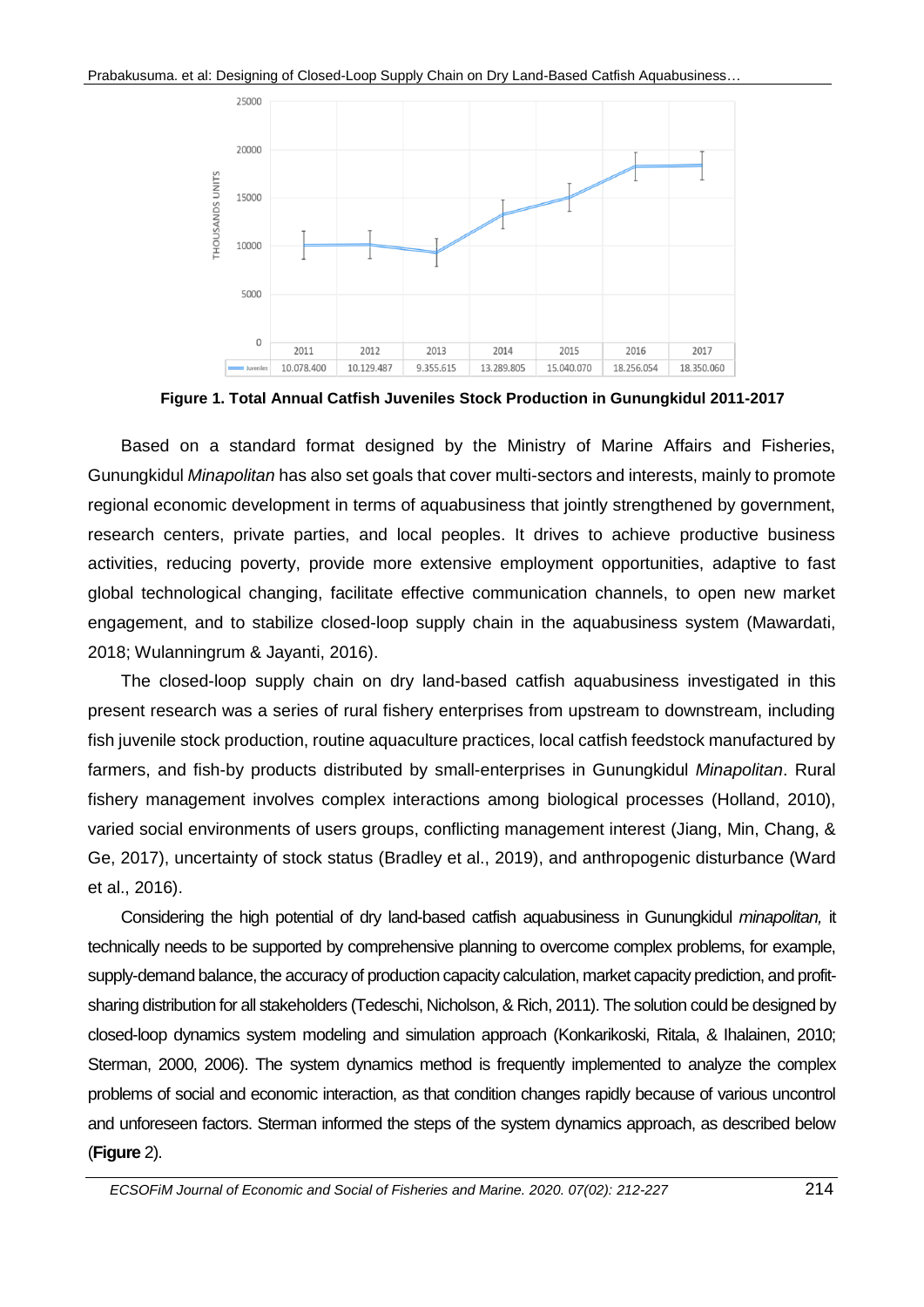

**Figure 2. Feedback process of modeling a complex problem based on the system dynamics approach (Source: Sterman, 2000)**

. According to Sterman, to solve the complex problem of the closed-loop dryland-based catfish supply chain in Gunungkidul *Minapolitan* by using the system dynamics approach, it needs to follow the essential procedures described below (Sterman, 2000):

- a. Defining, classifying, and identifying the problems
- b. Mapping closed-loop diagram of the supply chain to describe causes and effects
- c. Generating the mathematical model by using stock and flow diagram
- d. Computing and running the simulation and validation
- e. Formulating the scenarios and evaluation
- f. Selecting and implementing the most suitable solution

Complex problems could not be solved by using a simple method with a single cause. Thus, the system providing a basis to understand multiple causes of problems in a system framework is highly needed (Bastan, Sisi, & Nikoonezhad, 2016; Reinker & Gralla, 2018). However, the researchers have not investigated yet so far about the system dynamics in Gunungkidul *Minapolitan* based on its potential dryland catfish aquabusiness. Therefore, the work aims to design the closed-loop supply chain of the dry-land catfish industrial-fishery model by employing the system dynamics approach.

# **RESEARCH METHOD**

In this research, a dynamics model based on general procedures of the System Dynamics method was designed to simulate several management scenarios both at tactic and strategic levels. This method was first introduced and formulated at MIT in the 1950s by J. W. Forrester. Afterward, it was improved and extended to be employed in many sectors of the industrial world (Bastan et al., 2016; Sterman, 2018). This approach could depict multiple problems in a complex system, analyze them by simulation, and describe either unexpected or unspecified outcomes in decision making (Ahmadvand, Bastan, & Mohammad, 2015; Farideh & Mahdi, 2014). Technically, it provides several alternatives and planning to predict the impacts of some scenarios to propose strategic decisions.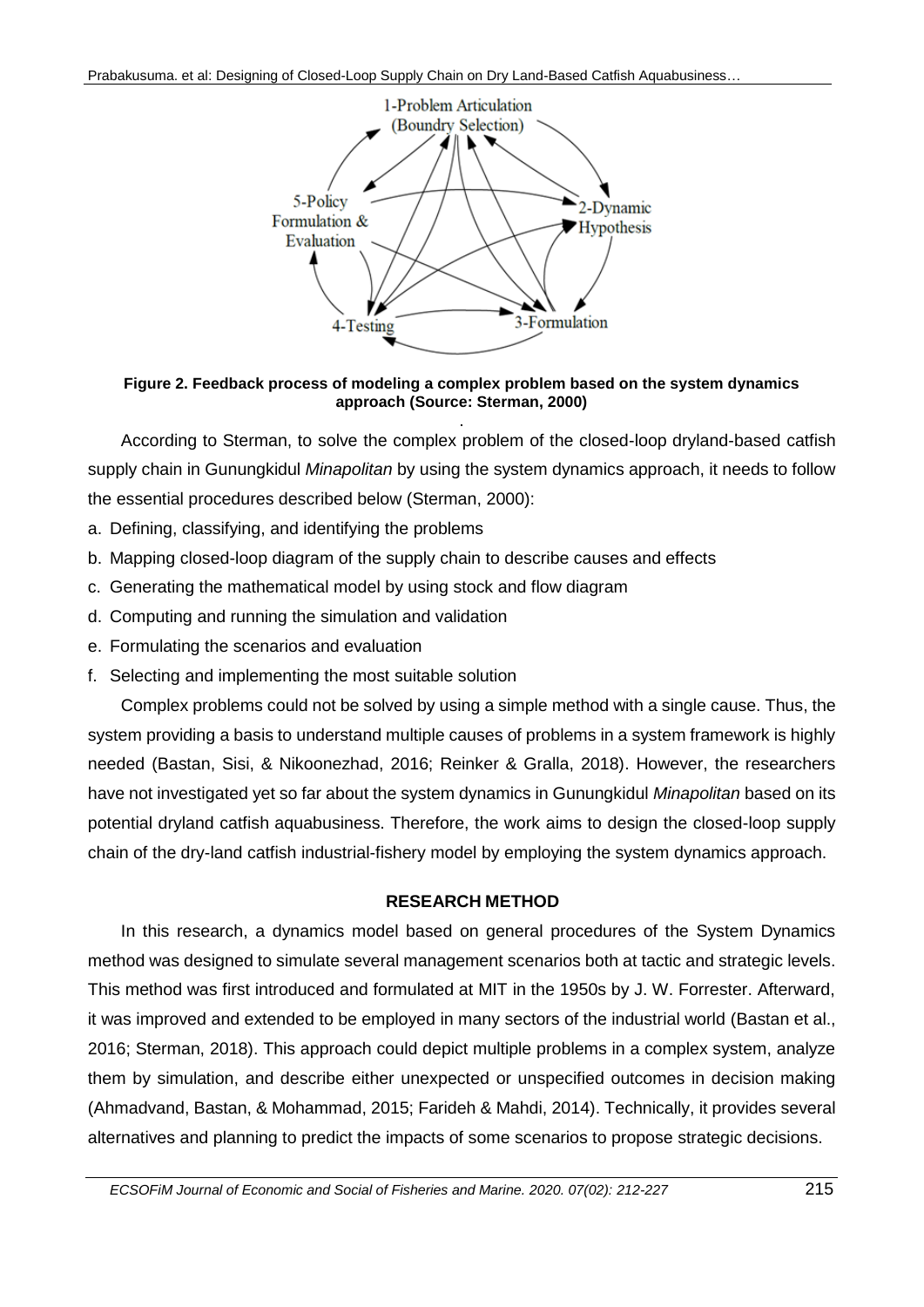## **Materials**

The research was carried out in Gunungkidul *Minapolitan* and its hinterlands. Data collection was performed by observation, interview, questionnaire, and focus group discussion. Purposive sampling was implemented for selecting the respondences, included one unit of local farmer cooperative and ten units of farmer group with at least eight individual farmers per each as samples.

# **Methods**

a. Research design

The research was designed by analyzing primary, secondary, literature review, and expert acquisition data to identify the stakeholders' needs deeply, problem formulation, and existing system, then to design the fit model (**Figure** 3). Subsequently, the system approach was continuously implemented by following the iterative logic work-flow below (**Figure** 4). The conceptual framework of this research is shown in **Figure** 5. Henceforth, the model was computed, verified, and validated by Powersim Studio 10 software. The model was analyzed the sensitivity and stability by continuous trial-step running.

b. Data Processing Methods

All data components in the closed-loop supply chain model were measured and simulated by Powersim Studio 10 coupled MINITAB 14 software. The expense structure was processed to determinate the enterprise's performance by financial analysis method. Financial parameters of benefit/cost ratio (BCR), net present value (NPV), internal rate return (IRR), payback period (PP), profitability index, and break-even point (BEP) were calculated.



*ECSOFiM Journal of Economic and Social of Fisheries and Marine. 2020. 07(02): 212-227* 216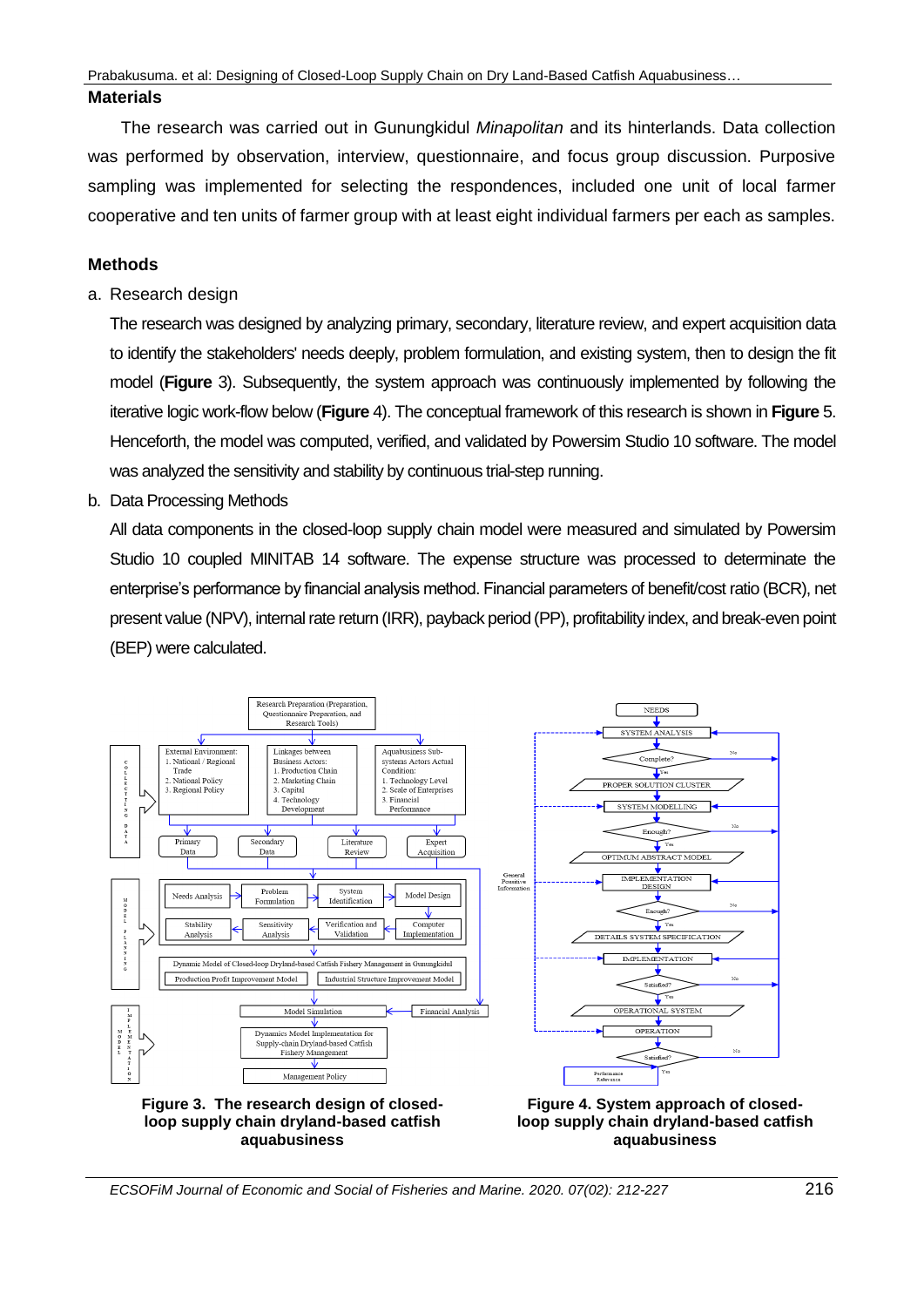

**Figure 5. Conceptual framework of closed-loop supply chain dryland-based catfish aquabusiness**

### c. Validation Model

Validation is the last part of model development stages to verify whether the model's output accurately reflects the actual condition system and robust. It was carried out by observing internal consistency, correspondence, and representation of outputs. (Tsioptsias, Tako, & Robinson, 2016). Validation of each subsystem was conducted in consecutive tests as part of model improvement by quantitative comparing model behavior of the actual system by employing Mean Absolute Percentage Error (MAPE) (Puspitaningrum, 2019). MAPE is one of a relative parameter related to percentage error, to measure the compatibility of result forecast with actual data by aggregating the mean of over multiple in observation pairs prediction (Morley, 2016; Morley, Brito, & Welling, 2018). MAPE equation shown below:

$$
MAPE = 100\% \; x \; \frac{1}{n} \sum_{i=1}^{n} \left| \frac{y_i - x_i}{x_i} \right| \tag{1}
$$

$$
= 100\% \; x \; \frac{1}{n} \sum_{i=1}^{n} |\eta_i| \tag{2}
$$

Where,  $=$  simulation data result;  $=$  actual data;  $n =$  period/data number. Interpretations for model compatibility measured by MAPE, these are MAPE<5% is very accurate, 5%<MAPE<10% is accurate, and MAPE>10% is not accurate. The absolute percentage error value was calculated for every point of forecasting and divided by *n* and multiplying by 100%.

*ECSOFiM Journal of Economic and Social of Fisheries and Marine. 2020. 07(02): 212-227* 217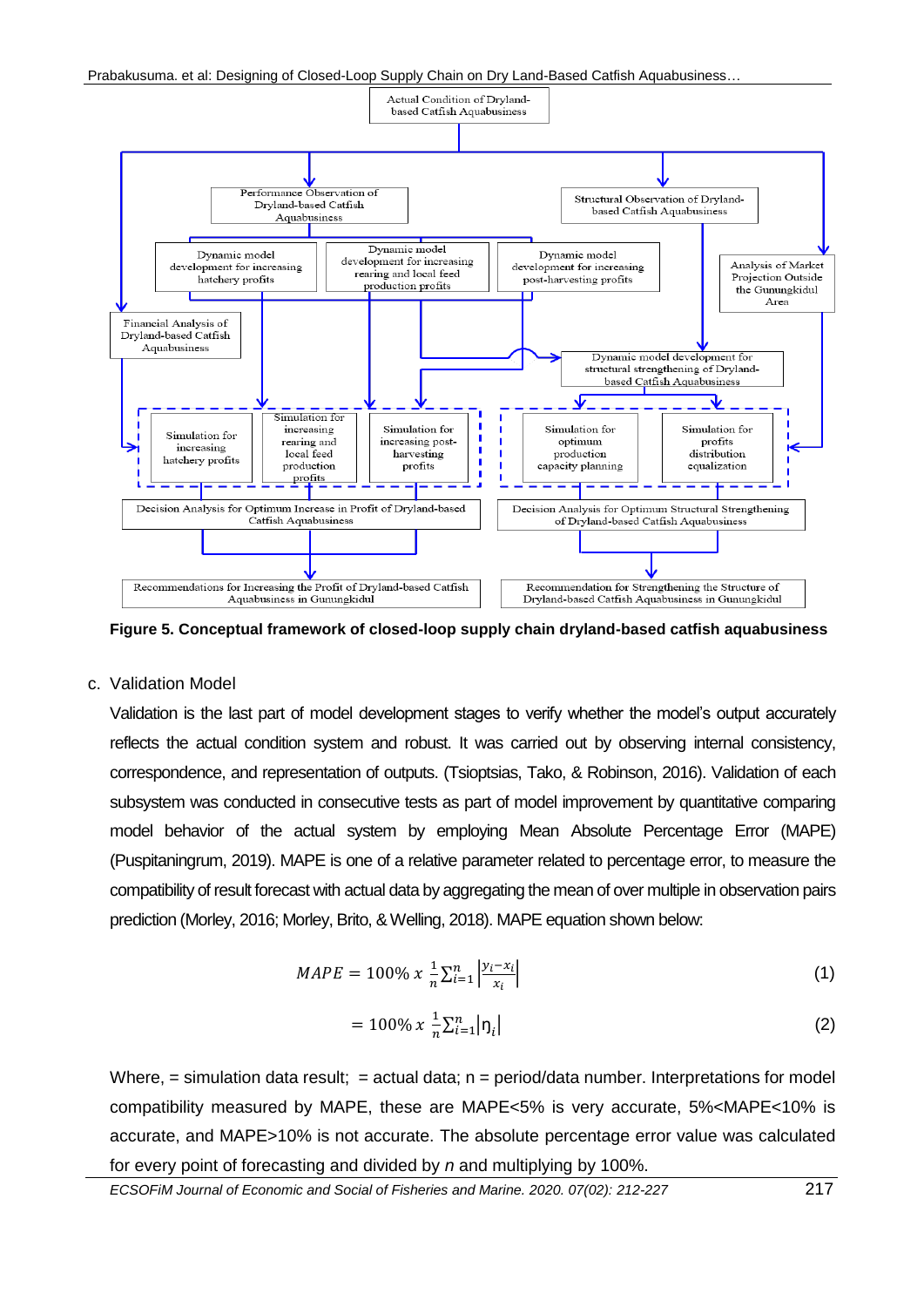#### **RESULTS AND DISCUSSION**

### **Problem statements**

This problem formulation was carried out to determine differences in interests due to the inequality of the desires of the components involved in the dynamics system as well as knowing the size of the impact caused by these differences in the system. The main problems that arise in the dryland-based catfish aquabusiness system are four crucial issues, including (1) the absence of supply-demand balance, (2) price fluctuations, (3) lack of market information, and (4) conflicts of interest between stakeholder. The four crucial problems caused instability in this aquabusiness system.

This instability causes farmers to lose money often and to start to leave this business. This supply-demand imbalance could be seen from the phenomenon of oversupply on the market, overstock in each business actor because there are still too many goods on the market, and also scarcity due to the absence of goods on the market. Furthermore, these price fluctuations occur at certain months at a time when there was much technical assistance from the local government (seeds, feed, and tarpaulins). Next, concurrent cultivation time also causes the same harvest.

This condition caused the price to drop dramatically. Then, during the year-end holidays and the beginning of the new year, demand usually increases, but there is no supply of goods so that the price of catfish could soar. These two things are the impact of the absence of valid and up-to-date market information about current trends and market dynamics. Besides, the occurrence of a conflict of interest is also an obstacle in the development of this aquabusiness system.

## **Input-output relation**

The input-output diagram could be used as the investigation method on variables in the policy scenario and sustainability indicators of the aquabusiness system model. The input-output diagram could be employed to categorize input variables, output variables, and parameters determining system structure (Sadirsan, Siregar, Eriyatno, & Legowo, 2015). Dryland-based catfish aquaculture in Gunungkidul *Minapolitan* has controlled and uncontrolled input, controlled output, environmental input, and desired output. The input-output diagram of this system dynamics is shown in **Figure** 6.

Uncontrolled inputs include global warming, aquatic environmental health, pests and diseases of fish, natural disaster, consumer preference, changes in consumer desires, changes in the selling price and demand for catfish on the market, changes in the prices of inputs for production of hatchery, rearing, fish feed production, and postharvest, Rupiah exchange rate, interest rate, and inflation rate. Those uncontrolled inputs need to manage in order to create controlled outputs.

Controlled inputs include hatchery technology, fresh-water aquaculture technology, industrial manufacture technology for local feed production, industrial manufacture technology for fish-meal as the primary raw material of feed production, transportation system, information technology, and layout design of the local business area.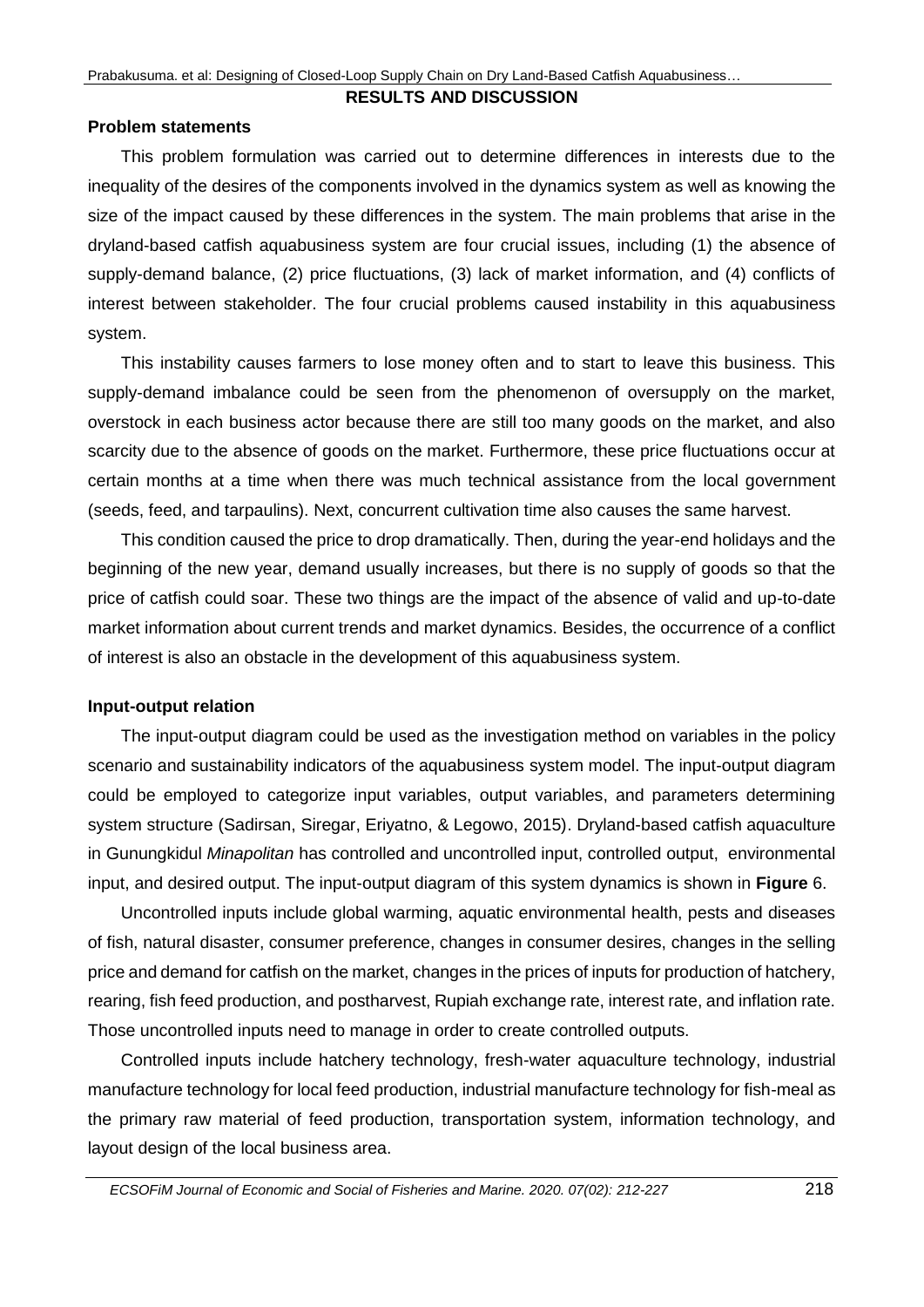

**Fig. 6. Input-output diagram of closed-loop supply chain dryland-based catfish aquabusiness** Additionally, the desired outputs were obtained by processing controlled output in the aquabusiness system. It includes profit enhancement for fish-breeder, fish-farmer, local fish-feed producer, and fish-salesman, aquabusiness development of dry-land catfish fishery, no oversupply, overstock, or fish stock scarcity, stability on selling price and purchasing price in the catfish business, increasing revenue, and natural sustainability. The environmental input also has a direct influence on the system.



**Figure 7. The closed-loop supply chain of dryland-based catfish aquabusiness in the causal-loop logic thinking**

*ECSOFiM Journal of Economic and Social of Fisheries and Marine. 2020. 07(02): 212-227* 219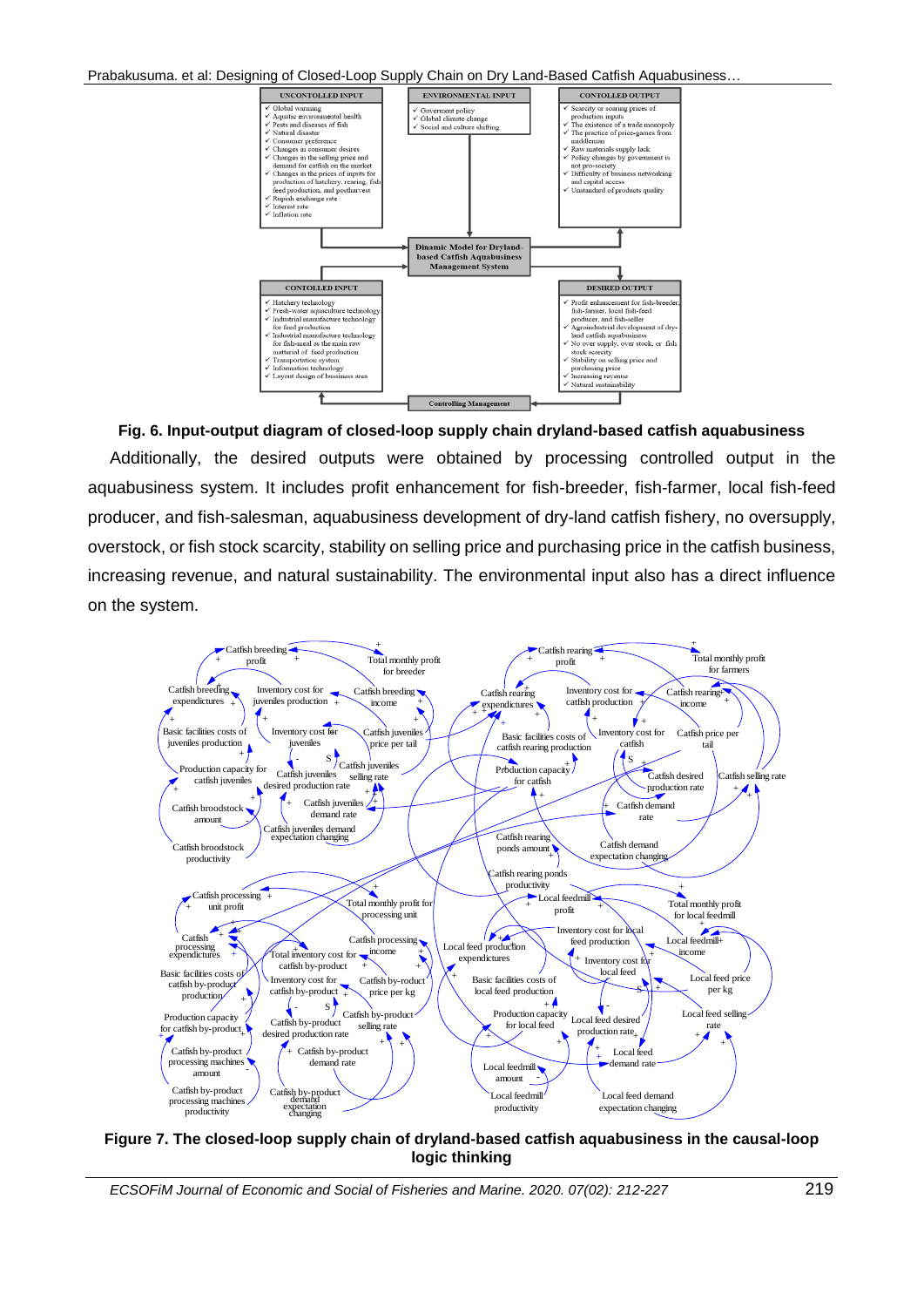## **Closed-loop supply chain in the system dynamics model**

The design of the models is comprehensively constructed as a reliable tool to simulate the level of profits obtained in the catfish aquabusiness subsystems by considering the variables involved in it. The four aquabusiness subsystems created in this study were the juvenile fish production, aquaculture practices, local catfish feedstock manufactured by farmers, and fish-by products distributed by small-enterprises. The closed-loop models are demonstrated in the causal-loop logic thinking, and system dynamics approach. These are elucidated in **Figure** 7. and **Figure** 8, respectively.



### **Figure 8. System dynamics model of dryland-based catfish aquabusiness (***particular for rearing subsystem***)**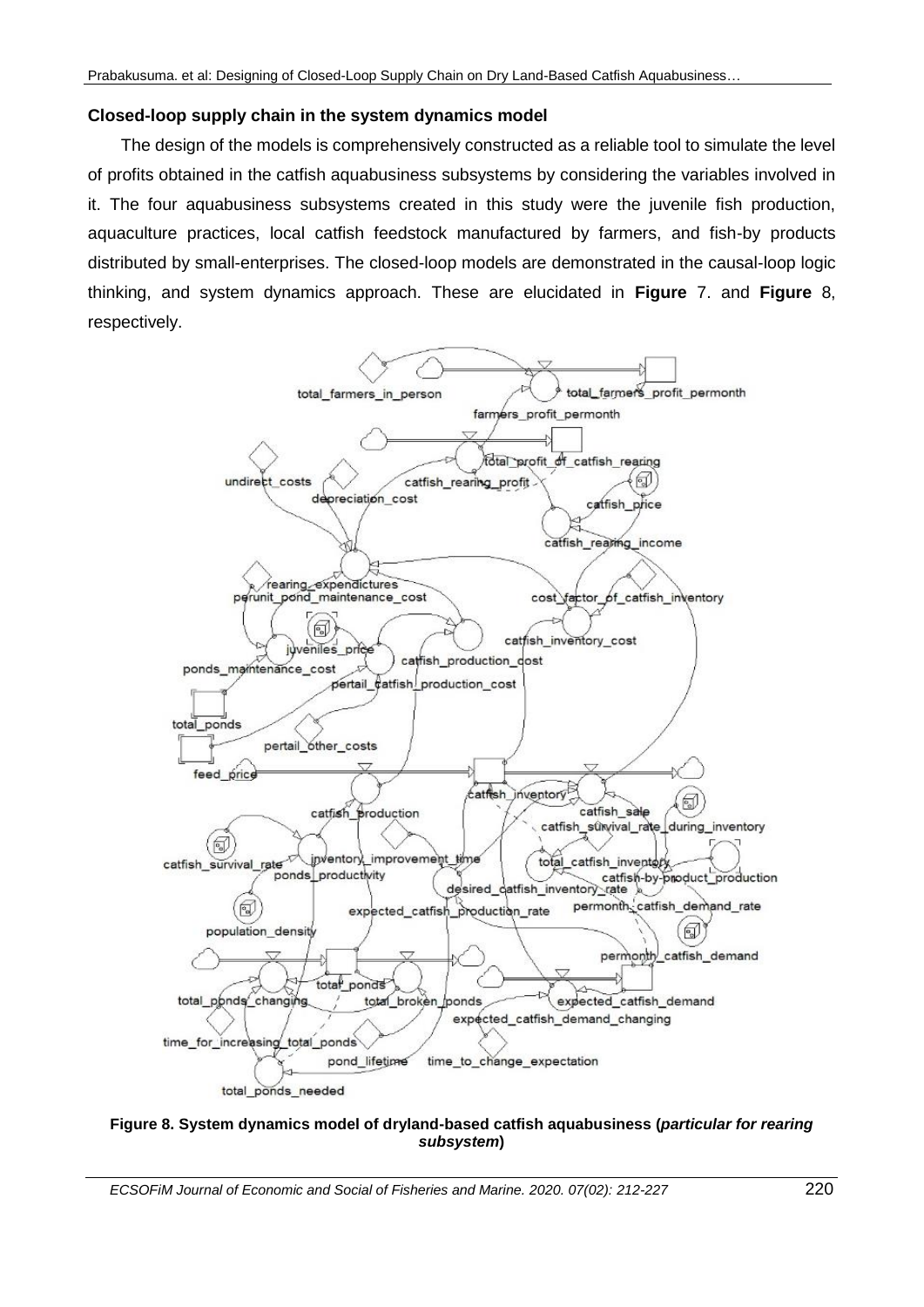This closed-loop supply chain diagram is constructed with an arrangement of four subsystems. The four closed-loops are then assembled into one integrated unit, which is the supply chain relationship in this aquabusiness in Gunungkidul. Each supply-chain subsystem is arranged according to the structure and characteristics that occur in each business unit. In the supply chain relationship structure, there are some similarities due to the similarity of patterns and closeness of types of businesses in the fisheries sector. The construction of a causal relationship is done in stages, starting from the material flow to the financial flow. For example, for the dryland catfish hatchery subsystem, a causal diagram of material flow starts from the availability of healthy numbers of broodstock. The amount of availability of healthy broodstock determines how many seeds could be produced in a certain period.

Juveniles production capacity is very dependent on the productivity of broodstock owned. The juvenile production capacity determines inventory. The juvenile production capacity is also influenced by the number of sales and market demand. Furthermore, the large amount of seed inventory will determine how much juveniles must be produced, primarily related to the stock level. Next, a causal relationship to financial flows in the hatchery subsystem is formed from the conversion of material flows into its financial value.

The description and structure of the causal relationship of the juvenile fish production are quite similar to the closed-loop supply chain for aquaculture practices, local catfish feedstock manufactured by farmers, and fish-by products distributed by small-enterprises. Four subsystems were obtained MAPE<5%, which means the systems were very accurate and robust for performing the next simulation.

# **Simulation for increasing profit**

Distribution of profits in closed-loop supply chain aquabusiness for all subsystems could be performed by simulating prices on each product line to get high profits. The alternative pricing decisions and the results of their simulations are as follows in **Table** 2.

| Table 2. Scenarios for Increasing Profit Simulation |               |              |            |  |  |  |
|-----------------------------------------------------|---------------|--------------|------------|--|--|--|
|                                                     | Scenario (Rp) |              |            |  |  |  |
| <b>Parameters</b>                                   | 1             | $\mathbf{2}$ | 3          |  |  |  |
| <b>Juveniles</b>                                    | 200/tail      | 220/tail     | 240/tail   |  |  |  |
| Catfish consumption size                            | 16,000/kg     | 17,000/kg    | 18,000/kg  |  |  |  |
| Catfish by-products                                 | 120,000/kg    | 130,000/kg   | 150,000/kg |  |  |  |
| Local feed                                          | 8,000/kg      | 8,500/kg     | 9,000/kg   |  |  |  |

**Table 2. Scenarios for Increasing Profit Simulation**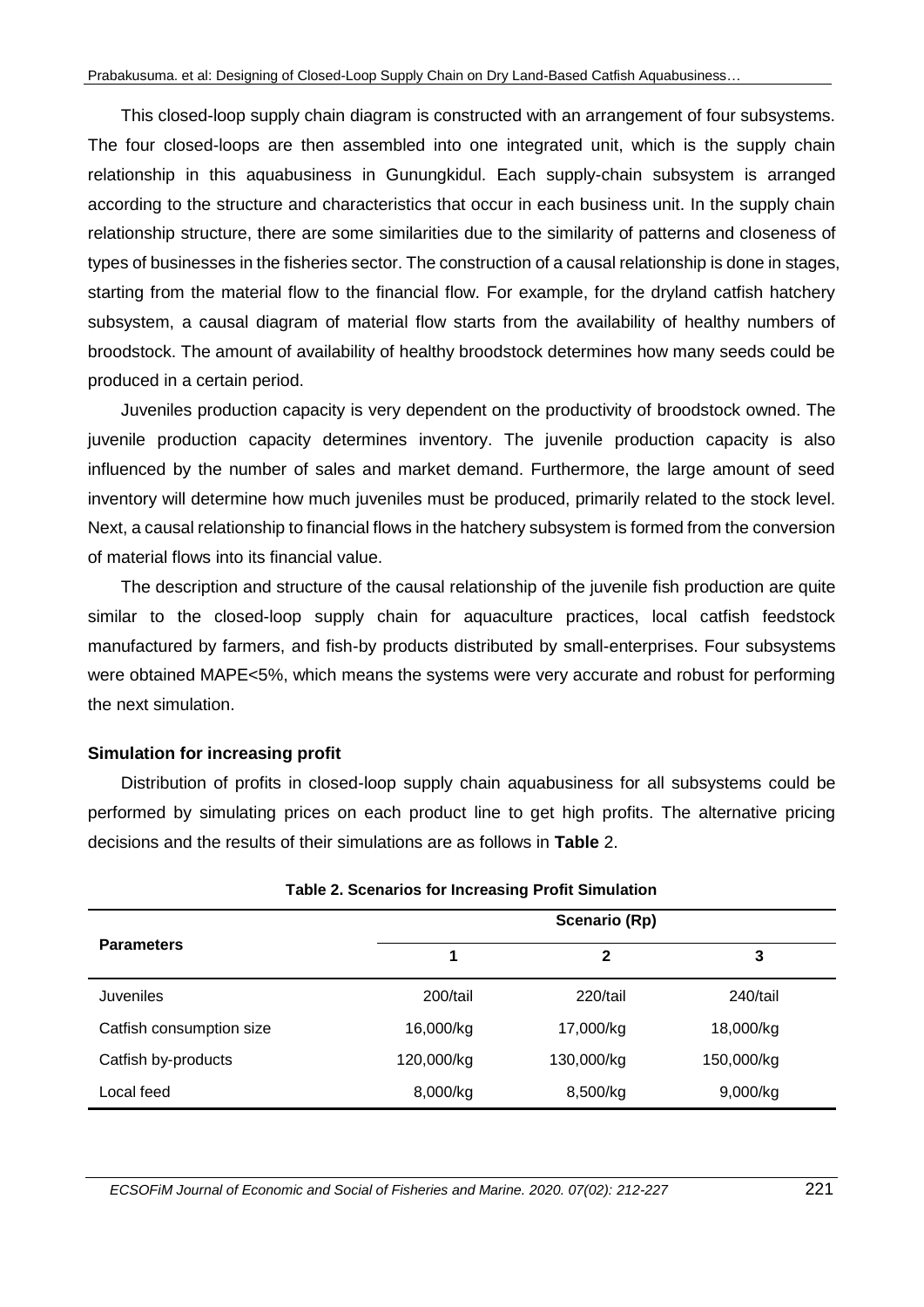By considering simulation results (**Fig.** 9, **Table** 3), it was known that price changes for all product lines in all subsystems have a significant influence on producing a higher average monthly profit. All alternative price decisions made must consider the ability of the consumer community to access these products. Price increases in one subsystem must be followed by price increases in other subsystems in a balanced pattern in order to obtain an even distribution of profits for all subsystems. This aquabusiness system will be balanced when all subsystems buy and sell each other in the system. If the circulation of money is carried out in a small area and business loop integrated into the cooperative system.





|  |  | <b>Table 3. Profit Values of Simulation Scenario I</b> |  |
|--|--|--------------------------------------------------------|--|
|--|--|--------------------------------------------------------|--|

| Year | <b>Hatchery</b><br>(Rp) | Rearing<br>(Rp) | <b>Processing</b><br>(Rp) | <b>Local Feedmill</b><br>(Rp) |
|------|-------------------------|-----------------|---------------------------|-------------------------------|
| 2018 | 6,003,421.01            | 4,866,545.84    | 16,542,353.12             | 86,450,947.70                 |
| 2019 | 15,002,421.55           | 8,152,745.97    | 40,783,446.06             | 176, 133, 794. 36             |
| 2020 | 42,065,193.73           | 15,753,940.08   | 96,897,965.65             | 356,287,824.25                |
| 2021 | 89,514,079.31           | 25,936,705.17   | 181,845,999.36            | 720,029,247.90                |



**Figure 10. Simulation scenario II**

*ECSOFiM Journal of Economic and Social of Fisheries and Marine. 2020. 07(02): 212-227* 222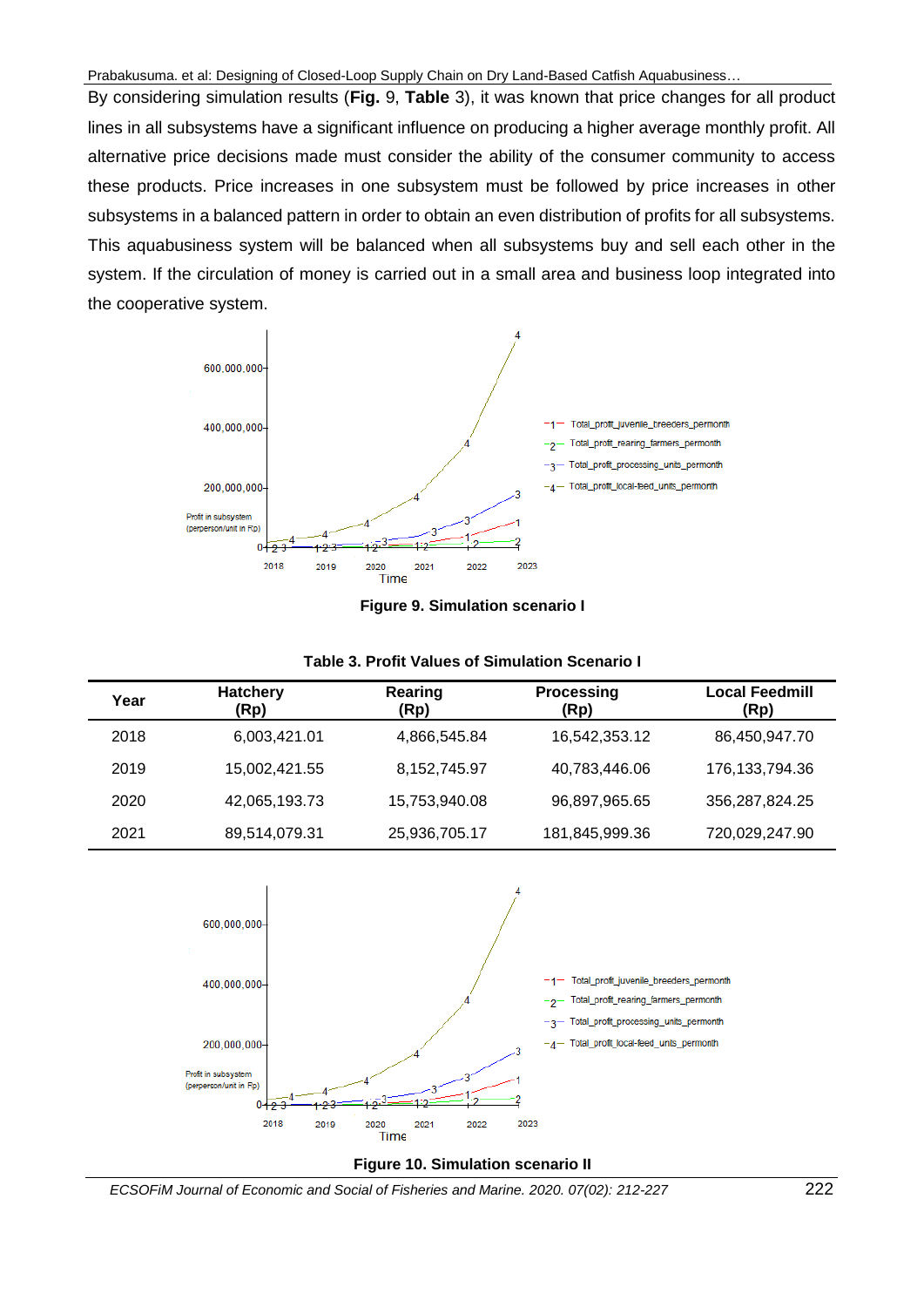| Table 4. Profit Values of Simulation Scenario II |                         |                 |                           |                               |  |  |
|--------------------------------------------------|-------------------------|-----------------|---------------------------|-------------------------------|--|--|
| Year                                             | <b>Hatchery</b><br>(Rp) | Rearing<br>(Rp) | <b>Processing</b><br>(Rp) | <b>Local Feedmill</b><br>(Rp) |  |  |
| 2018                                             | 7,932,326.11            | 5,478,882.97    | 21,108,282.68             | 101,177,568.56                |  |  |
| 2019                                             | 18,917,228.69           | 9,177,213.53    | 49,814,499.55             | 203,934,096.17                |  |  |
| 2020                                             | 51,707,327.28           | 17,729,973.28   | 116,001,272.54            | 408,348,953.83                |  |  |
| 2021                                             | 108,832,569.45          | 29,186,867.19   | 215,476,563.71            | 818,628,737.49                |  |  |

Prabakusuma. et al: Designing of Closed-Loop Supply Chain on Dry Land-Based Catfish Aquabusiness…

The three scenarios revealed a significant profit increase for four subsystems. Especially, the highest profit obtained by using scenario III, including the price of stocking seed size of 5-7 cm was raised to Rp 240/fish, the price of consumption catfish size of 8-10 fishes/kg was Rp 18,000/kg, the price of catfish by-product was Rp 150,000/kg, and the price of local feed for catfish rearing was Rp 9,000/kg. The results were that the profit of each subsystem by following the price decision scenario has significantly increased year-by-year (**Figure** 11, **Table** 5).

In 2019, by implementing this scenario III, closed-loop supply chain catfish aquabusiness in Gunungkidul *Minapolitan* is estimated to reach the monthly profit of Rp 18,917,228.69 for juveniles breeders in hatchery subsystem, Rp 9,177,213.53 for farmers in rearing subsystem, Rp 49,814,499.55 for catfish by-product processing in the small-enterprise subsystem, and Rp 203,934,096.17 for local catfish feedstock production subsystem.

They could reach this profit increasing by following technical requirements, including joining their private aquabusiness to collective business farmers cooperative hub, implementing good aquaculture practices, engaging angel investors to support their business management and finance, registered in the local in-line subsystem of aquabusiness group, professional and accountable in their business process, and creating collaboration with research institutes and innovation centers.

The farmers cooperative should also guide and strengthen their farmer's members in all subsystems to active for obtaining innovation, information, incubation, and financial support from many sources. Afterward, they must share their excellence or input to others. This relationship aims to accelerate their business in the group, nurturing local peoples, inspiring others, and enlarging their market share.



**Figure 11. Simulation scenario III**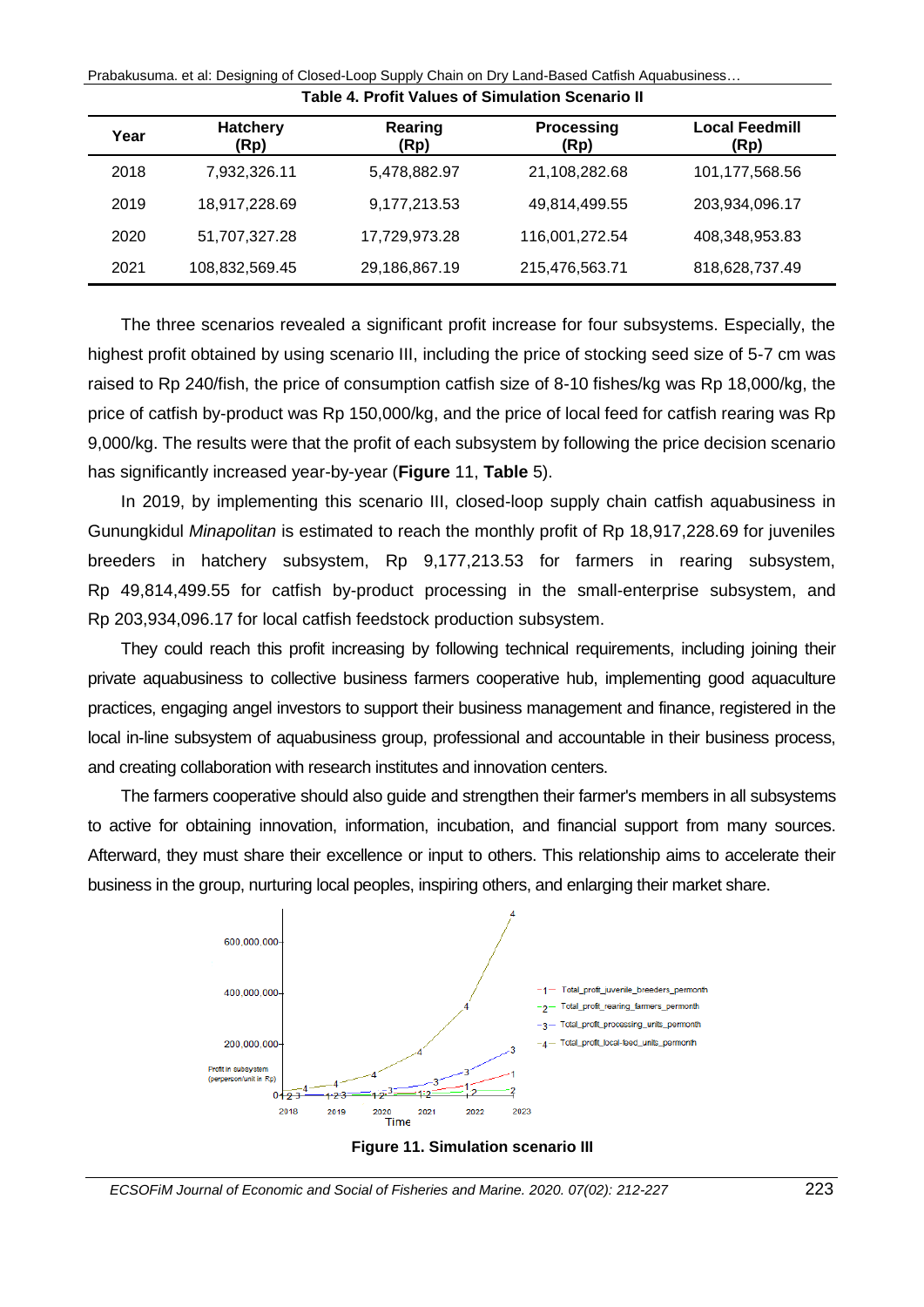| <b>Table 5. Profit Values of Simulation Scenario III</b> |                         |                 |                           |                               |  |  |  |
|----------------------------------------------------------|-------------------------|-----------------|---------------------------|-------------------------------|--|--|--|
| Year                                                     | <b>Hatchery</b><br>(Rp) | Rearing<br>(Rp) | <b>Processing</b><br>(Rp) | <b>Local Feedmill</b><br>(Rp) |  |  |  |
| 2018                                                     | 6,967,873.56            | 5,172,714.40    | 18,825,317.90             | 94,111,258.13                 |  |  |  |
| 2019                                                     | 16,959,825.12           | 8,664,979.75    | 45,298,972.81             | 190,033,945.27                |  |  |  |
| 2020                                                     | 46,886,260.50           | 16,741,956.68   | 106,449,619.09            | 382,318,389.04                |  |  |  |
| 2021                                                     | 99,173,324.39           | 27,561,786.18   | 198,661,281.53            | 769,328,992.70                |  |  |  |

Prabakusuma. et al: Designing of Closed-Loop Supply Chain on Dry Land-Based Catfish Aquabusiness…

## **Financial Analysis**

By considering the results of the financial analysis of all aquabusiness subsystems, it was demonstrated that the local feedstock production subsystem required the highest investment and operational costs. The highest amount of these costs generated the most feasible in financial performance, including the payback period was 5,08 years, the profitability index was 2.67%, and the internal rate return 53,03. Subsequently, its performance was followed by processing catfish byproduct subsystem, juveniles production subsystem, and rearing subsystem as well (**Table** 6).

| <b>Financial parameters</b>        | Values in the subsystems          |                                |                                     |                                         |  |
|------------------------------------|-----------------------------------|--------------------------------|-------------------------------------|-----------------------------------------|--|
| <b>Subsystems</b>                  | Juveniles production<br>subsystem | <b>Rearing subsystem</b>       | Processing by-<br>product subsystem | Local feedstock<br>production subsystem |  |
| Period                             | Ten years                         | Ten years                      | Ten years                           | Ten years                               |  |
| <b>Initial Capital</b>             | Rp 185,340,000                    | Rp 102,975,000                 | Rp 154,400,000                      | Rp 679,515,000                          |  |
| Break-Even Point (BEP)<br>quantity | 62,723 fishes per year            | 97.74 kg per month             | 229.50 kg per month                 | 36.880 kg per month                     |  |
| Break-Even Point (BEP)<br>selling  | Rp 11,215,792<br>per year         | Rp 1,645,563.42<br>per month   | Rp 31,352,562.20<br>per month       | Rp 75,928,777.01<br>per month           |  |
| Benefit Cost Ratio (BCR)           | 2.64<br>(BCR > 1)                 | 1.44<br>(BCR > 1)              | 1.47<br>(BCR > 1)                   | 2.72<br>(BCR > 1)                       |  |
| Price per unit                     | Rp 240 (size 6-8 cm)              | Rp 18,000,-/kg                 | Rp 150,000/kg<br>(floss/abon)       | Rp 9.000/kg                             |  |
| Payback Period (PP)                | 9.57 years                        | 9.03 years                     | 8,03 years                          | $5,08$ years                            |  |
| Net Present Value (NPV)            | 51,196,929,11<br>(NPV > 0)        | 2,834,813.42<br>(NPV > 0       | 153,180,405.44<br>(NPV > 0)         | 1.222.625.393.61<br>(NPV > 0)           |  |
| Profitability Index                | 1.28%<br>(PI > 1)                 | 1.03%<br>(PI > 1)              | 1.99%<br>(PI > 1)                   | 2.67%<br>(PI > 1)                       |  |
| Internal Rate Return (IRR)         | 37.22<br>(IRR > interest rate)    | 35.18<br>(IRR > interest rate) | 56.52<br>(IRR > interest rate)      | 53,03<br>(IRR > interest rate)          |  |
| <b>Interest Rate</b>               | 15%                               | 15%                            | 15%                                 | 15%                                     |  |

**Table 6. Financial Analysis for Aquabusiness Subsystems by Implementing Scenario III**

All four subsystems that are implementing scenario III were declared financially feasible. The financial performance of subsystems could be improved by following the technical recommendations aforementioned. This analysis was a continuation of previous work performed by Wardono and Prabakusuma (Wardono & Prabakusuma, 2017).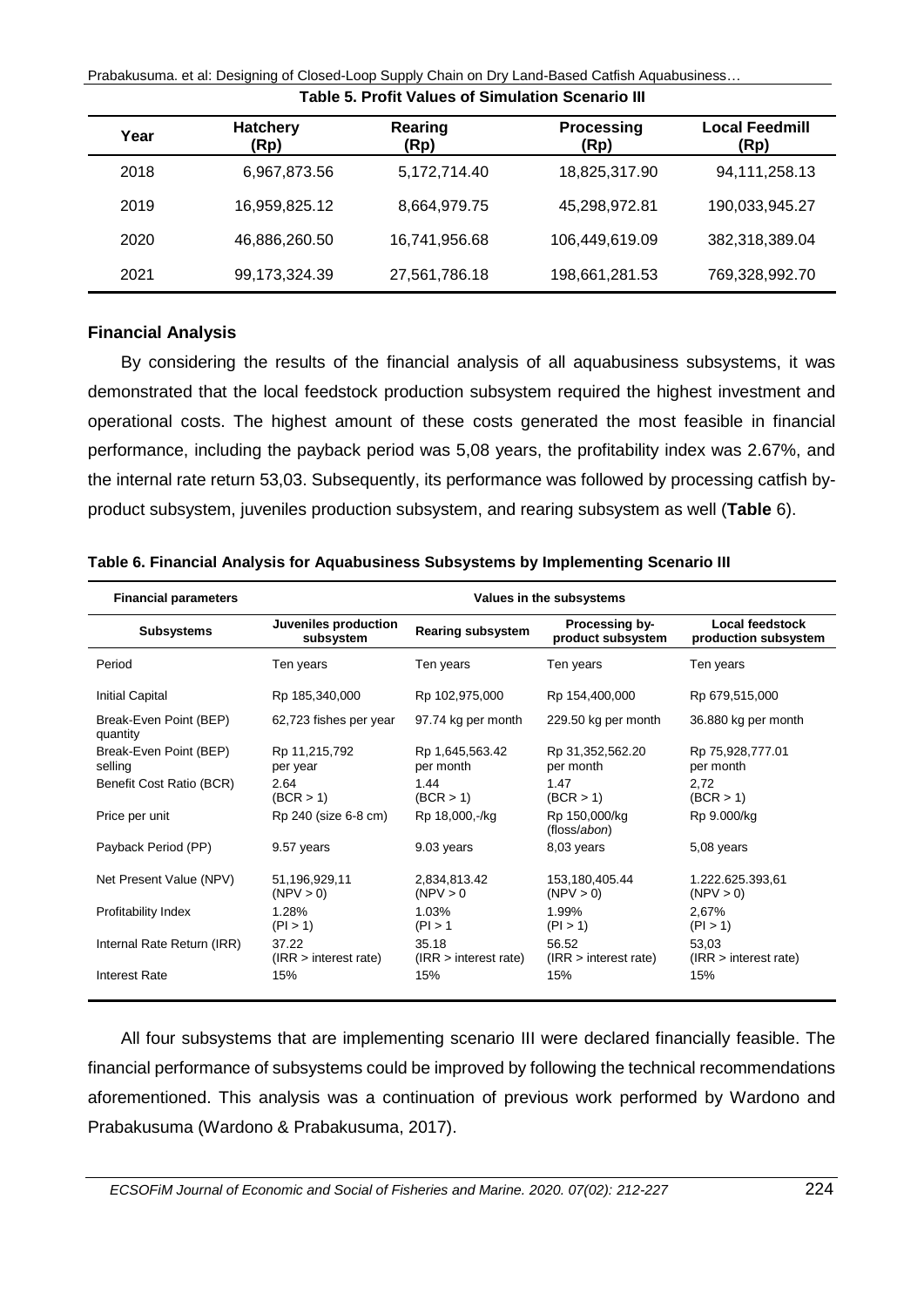#### **CONCLUSION**

A system dynamics models of the closed-loop supply chain in catfish aquabusiness in Gunungkidul *Minapolitan* were as valid and robust with MAPE <5%. It could be employed to simulate three different scenarios to increase profit for all stakeholders in four subsystems. The highest profit to stakeholder was obtained by scenario III that was directed to increase the juvenile fish price to Rp 240/fish, consumption-sized fish at price of Rp 18,000/kg, fish-by product at price of Rp 150,000/kg, and local feed at price of Rp 9,000/kg. According to financial analysis, the four subsystems in dry land-based catfish aquabusiness were all feasible by BCR>1; PP was 5-9 years, NPV>0, PI>1, and IRR>15%/year. Finally, the implementation of the system required synergetic action among policymakers, farmer cooperative, and local innovation centers.

## **ACKNOWLEDGMENT**

We thank Professor Mas Tri Joko Sunarno (Ministry of Fisheries Affairs and Fisheries), Mr. Riptanto Edi Widodo, Mr. Petrus Eko Setyono, Mr. Sugita, Mrs. Fitria Nuraini Sekarsih, and Mrs. Artina Prastiwi for providing actual data, advice, and guidance for this work. Furthermore, we especially thank the Indonesian Endowment Fund for Education Council (Lembaga Pengelola Dana Pendidikan/LPDP), the Ministry of Finance, to provide financial support for initial study of this work (No. Kep-131/LPDP/2014).

### **REFERENCES**

- Abidin, Z., Setiawan, B., Soemarno, Primyastanto, M., & Sulong, A. (2019). Ecological and Socioeconomic Sustainability of Ornamental Fish Business in Minapolitan Area of Blitar Regency, East Java, Indonesia. *IOP Conference Series: Earth and Environmental Science*, *239*(1). https://doi.org/10.1088/1755-1315/239/1/012039
- Ahmadvand, A. M., Bastan, M., & Mohammad, N. (2015). Strategic map Explanation dynamics analysis using a system Dynamics approach. *9th International Industrial Engineering Conference*, *1*(November), 1–9.
- Bastan, M., Sisi, S. D., & Nikoonezhad, Z. (2016). Sustainable Development Analysis of Agriculture Using System Dynamics Approach. *34th International Conference of the System Dynamics Society*, 1–18.
- Bradley, D., Merrifield, M., Miller, K. M., Lomonico, S., Wilson, J. R., & Gleason, M. G. (2019). Opportunities to improve fisheries management through innovative technology and advanced data systems. *Fish and Fisheries*, *20*(3), 564–583. https://doi.org/10.1111/faf.12361
- DKP Gunungkidul. (2013). *Profil dinas kelautan & perikanan kab. Gunungkidul tahun 2013*. pp.1–28.
- DKP Gunungkidul. (2018). *Data Perikanan Gunungkidul tahun 2018*. pp.1–8.
- Farideh, K., & Mahdi, B. (2014). Analysis of dynamics of crisis management in the earthquake and performance Improvement using system dynamics methodology Analysis of dynamics of crisis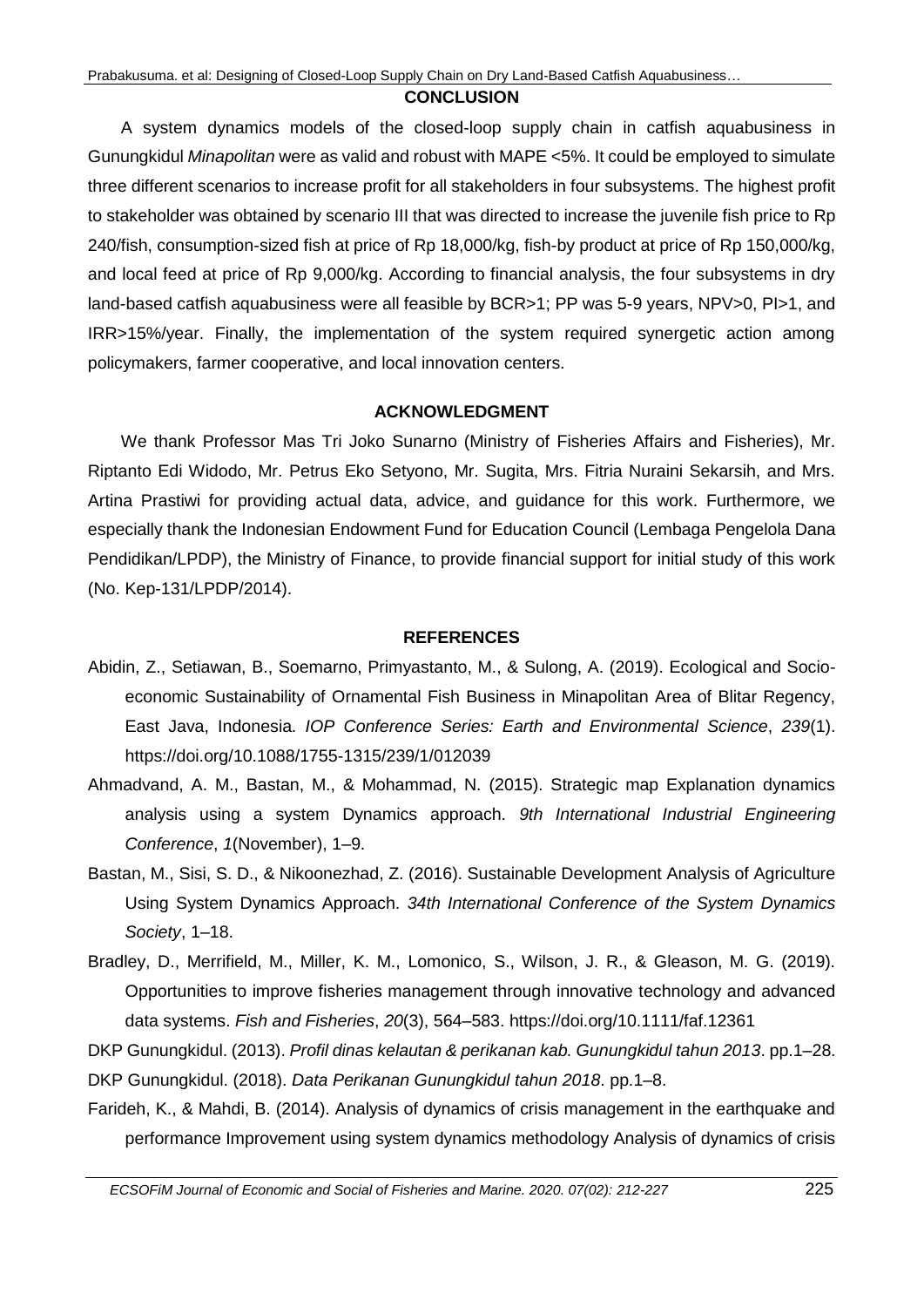- management in the earthquake and performance Improvement using system dynamics methodology. *10th International Industrial Engineering Conference*, *1*(November), 1–5.
- Holland, D. S. (2010). Management Strategy Evaluation and Management Procedures: Tools for Rebuilding and Sustaining Fisheries. *Abhatoo.Net.Ma*, (25), 66. https://doi.org/10.1787/5kmd77jhvkjf-en
- Jiang, J., Min, Y., Chang, J., & Ge, Y. (2017). Biological interactions and cooperative management of multiple species. *PLoS ONE*, *12*(6), 1–11. https://doi.org/10.1371/journal.pone.0180189
- KKP. (2010). *Keputusan Menteri Kelautan dan Perikanan Republik Indonesia Nomor KEP.32/MEN/2010 tentang Penetapan Kawasan Minapolitan*. https://doi.org/10.1073/pnas.0703993104
- KKP. (2013). *Keputusan Menteri Kelautan dan Perikanaan Republik Indonesia Nomor 35/KEPMEN-KP/2013 tentang Penetapan Kawasan Minapolitan*. Retrieved from https://peraturan.bkpm.go.id/jdih/userfiles/batang/35 KEPMEN-KP 2013.pdf
- Konkarikoski, K., Ritala, R., & Ihalainen, H. (2010). Practical systems thinking. *Journal of Physics: Conference Series*, *238*. https://doi.org/10.1088/1742-6596/238/1/012007
- Mawardati. (2018). Development of capture fisheries in East Aceh regency. *Journal of Applied Management (JAM)*, *16*(1), 162–179.
- Mawarsari, P. M., Dewanti, A. N., & Nurrahman, F. (2017). Minapolitan region development analysis at Penajam Paser Utara using blue economy concept. *IOP Conference Series: Earth and Environmental Science*, *70*(1). https://doi.org/10.1088/1755-1315/70/1/012043
- Morley, S. K. (2016). *Alternatives to accuracy and bias metrics based on percentage errors for radiation belt modeling applications* (Vol. 01). Retrieved from https://permalink.lanl.gov/object/tr?what=info:lanl-repo/lareport/LA-UR-16-24592
- Morley, S. K., Brito, T. V., & Welling, D. T. (2018). Measures of Model Performance Based On the Log Accuracy Ratio. *Space Weather*, *16*(1), 69–88. https://doi.org/10.1002/2017SW001669
- Puspitaningrum, D. A. (2019). System dynamic modelling of agriculture land availability. *IOP Conference Series: Earth and Environmental Science*, *250*(1). https://doi.org/10.1088/1755- 1315/250/1/012087
- Reinker, M., & Gralla, E. (2018). A System Dynamics Model of the Adoption of Improved Agricultural Inputs in Uganda, with Insights for Systems Approaches to Development. *Systems*, *6*(3), 31. https://doi.org/10.3390/systems6030031
- Sadirsan, E. S., Siregar, H., Eriyatno, E., & Legowo, E. H. (2015). Case Study of Biomass Development Policy Model in West Sumbawa Region. *KnE Energy*, *2*(2), 82. https://doi.org/10.18502/ken.v2i2.361
- Septriani, N. I. S. B. (2015). Carrying Capacity Based on Multi-Criteria Evaluation of Marginal Land for Catfish Farming in Gunungkidul Regency , Yogyakarta. *International Journal of Chemical,*